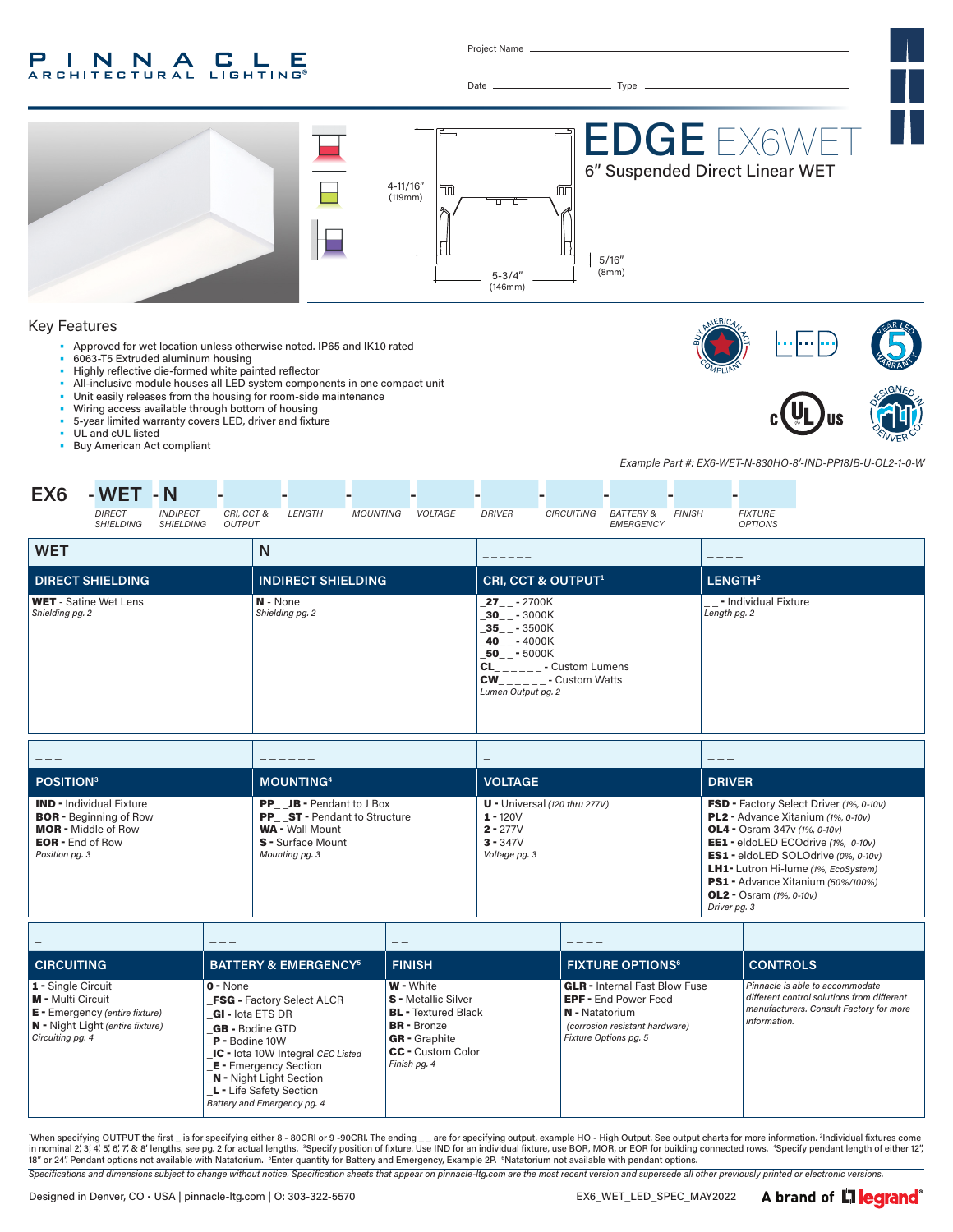# Direct Shielding **Indirect Shielding**

EDGE 6 ••**–**•<br>Satine Wet Lens WET



N None

### **Output**

• Specify either 80 or 90 CRI

• Longer lead-time may apply for 90 CRI. Consult factory

• 80 CRI = R9≥19 and 90 CRI = R9≥61

| <b>Custom Output-Lumens OR Wattage</b> |       |                                                     |                                                    |                                       |              |                                                                                            |  |  |
|----------------------------------------|-------|-----------------------------------------------------|----------------------------------------------------|---------------------------------------|--------------|--------------------------------------------------------------------------------------------|--|--|
| $CL$ <sub>_____</sub>                  |       | Specify CRI, CCT and desired lumens (i.e. CL835500) |                                                    |                                       |              | Specify lumens between standard offering listed below. Lumens are specified per color temp |  |  |
| $CW_{\_\_\_\_\_\_$                     |       |                                                     | Specify CRI, CCT and desired wattage (i.e. CW9407) |                                       |              | Specify watts between standard offering listed below                                       |  |  |
| <b>80 CRI</b>                          |       |                                                     |                                                    |                                       |              |                                                                                            |  |  |
|                                        | Color | Output                                              | <b>Watts</b><br>per foot                           | Shielding<br><b>WET</b><br>Satine Wet |              |                                                                                            |  |  |
| 830                                    | 3000K | Standard                                            | 4.3                                                | Lumens/ft<br>433                      | LPW<br>100.4 |                                                                                            |  |  |
| <b>830HO</b>                           | 3000K | High                                                | 8.7                                                | 783                                   | 90.5         |                                                                                            |  |  |
| 835                                    | 3500K | Standard                                            | 4.3                                                | 442                                   | 102.5        |                                                                                            |  |  |
| 835HO                                  | 3500K | High                                                | 8.7                                                | 798                                   | 92.3         |                                                                                            |  |  |
| 840                                    | 4000K | Standard                                            | 4.3                                                | 455                                   | 105.5        |                                                                                            |  |  |
| <b>840HO</b>                           | 4000K | High                                                | 8.7                                                | 821                                   | 94.9         |                                                                                            |  |  |
| 850                                    | 5000K | Standard                                            | 4.3                                                | 453                                   | 105.0        |                                                                                            |  |  |
| <b>850HO</b>                           | 5000K | High                                                | 8.7                                                | 819                                   | 94.7         |                                                                                            |  |  |
| <b>90 CRI</b>                          |       |                                                     |                                                    |                                       |              |                                                                                            |  |  |
| 927                                    | 2700K | Standard                                            | 4.3                                                | 342                                   | 79.3         |                                                                                            |  |  |
| <b>927HO</b>                           | 2700K | High                                                | 8.7                                                | 619                                   | 71.6         |                                                                                            |  |  |
| 930                                    | 3000K | Standard                                            | 4.3                                                | 367                                   | 85.1         |                                                                                            |  |  |
| <b>930HO</b>                           | 3000K | High                                                | 8.7                                                | 664                                   | 76.8         |                                                                                            |  |  |
| 935                                    | 3500K | Standard                                            | 4.3                                                | 388                                   | 90.0         |                                                                                            |  |  |
| 935HO                                  | 3500K | High                                                | 8.7                                                | 701                                   | 81.0         |                                                                                            |  |  |
| 940                                    | 4000K | Standard                                            | 4.3                                                | 388                                   | 90.0         |                                                                                            |  |  |
| <b>940HO</b>                           | 4000K | High                                                | 8.7                                                | 702                                   | 81.2         |                                                                                            |  |  |

### Length

| $\overline{2}$            | 3                         | 4                         | 5                         | 6                         |                           | 8                         |
|---------------------------|---------------------------|---------------------------|---------------------------|---------------------------|---------------------------|---------------------------|
| <b>Individual Fixture</b> | <b>Individual Fixture</b> | <b>Individual Fixture</b> | <b>Individual Fixture</b> | <b>Individual Fixture</b> | <b>Individual Fixture</b> | <b>Individual Fixture</b> |
| 27-1/8" (689mm)           |                           |                           |                           |                           |                           |                           |
|                           | 39" (991mm)               |                           |                           |                           |                           |                           |
|                           |                           | $50-3/4''$ (1289mm)       |                           |                           |                           |                           |
|                           |                           |                           | 62-5/8" (1591mm)          |                           |                           |                           |
|                           |                           |                           |                           | 74-5/8" (1895mm)          |                           |                           |
|                           |                           |                           |                           |                           | 86-1/2" (2197mm)          |                           |
|                           |                           |                           |                           |                           |                           | 98-3/8" (2499mm)          |

*Specifications and dimensions subject to change without notice. Specification sheets that appear on pinnacle-ltg.com are the most recent version and supersede all other previously printed or electronic versions.* EX6\_WET\_LED\_SPEC\_MAY2022 Designed in Denver, CO • USA | pinnacle-ltg.com | O: 303-322-5570 F: 303-322-5568

pg. 2

 $\frac{1}{\sqrt{2}}$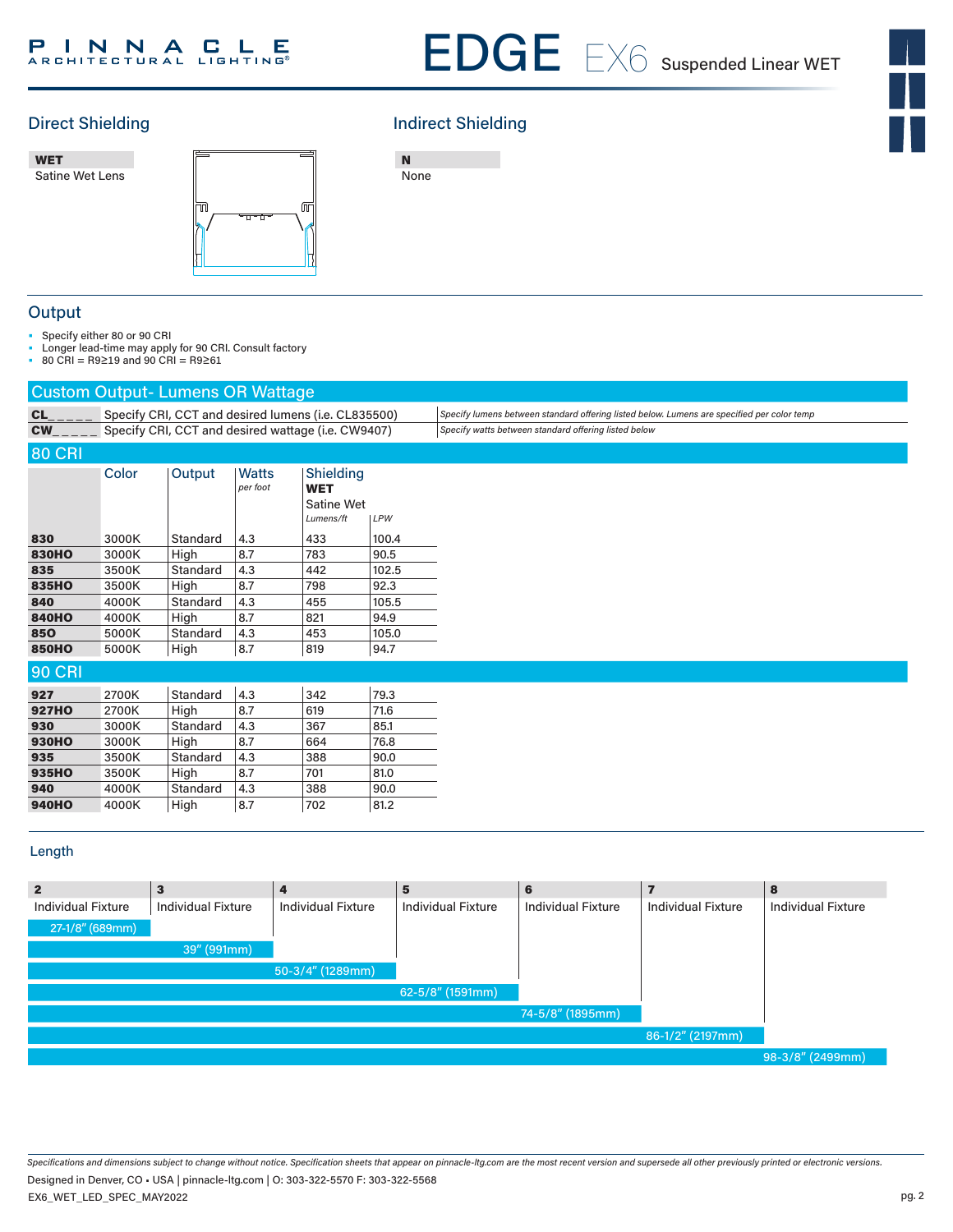

## Position

- When making rows with EDGE Wet, the rows must be ordered as individual units with a position specified
- Positions can either be "BOR" Beginning of Row, "MOR" Middle of Row, or "EOR" End of Row
- The connection between fixtures is less than 1/8"
- For single, non-connected units, specify as "IND" for individual

| <b>IND</b>         | <b>BOR</b>       | <b>MOR</b>    | <b>EOR</b> |
|--------------------|------------------|---------------|------------|
| Individual Fixture | Beginning of Row | Middle of Row | End of Row |

## **Mounting**

- 1/2" diameter rigid stem pendant and wall mount available
- Specify overall pendant length of 12", 18" or 24"
- Specify pendant length in ordering code (PP12JB)
- Utilize Surface Mount for in-wall application. Building surface waterproofing by others
- End trims and power cord attached at factory
- Canopies and pendants match fixture finish, see Finish section for additional details
- Approved for wet location unless otherwise noted
- Refer to installation instructions during installation at the jobsite
- Fixtures may only be installed with the direct lens facing down. For an in-wall application with the lens facing outward, please see the EDGE Wet Recessed Spec Sheet.

| <b>PP</b><br>JB        | Pendant Pipe to J-Box            |
|------------------------|----------------------------------|
| <b>PP</b><br><b>ST</b> | <b>Pendant Pipe to Structure</b> |
| <b>WA</b>              | <b>Wall Mount</b>                |
| <b>S</b>               | Surface                          |

## Voltage Driver

Some EDGE Wet configurations will not accommodate all voltage options; consult with factory

| U                       | Universal |
|-------------------------|-----------|
|                         | 120 volt  |
| $\overline{\mathbf{z}}$ | 277 volt  |
| 3                       | 347 volt  |





- Standard Driver Option = FSD
- Driver Lifetime: 50,000 hours at 25°C ambient operating conditions
- For more driver options see Pinnacle Resource Guide
- Some EDGE Wet configurations will not accommodate all driver options; consult with factory

| 0-10V Drivers            |                                                           |
|--------------------------|-----------------------------------------------------------|
| <b>FSD</b>               | Factory Select Driver 1%, 0-10y                           |
| PL <sub>2</sub>          | Signify Advance Xitanium 1%, 0-10v                        |
| PL <sub>4</sub>          | Advance Xitanium 347v 1%, 0-10v, requires 347v            |
| OL <sub>2</sub>          | Osram Optotronic, 1%, 0-10v                               |
| OL <sub>4</sub>          | Osram Optotronic 347v, 1% 0-10v, requires 347v option     |
| EE1                      | eldoLED ECOdrive 1%, 0-10v Logarithmic                    |
| EE <sub>2</sub>          | eldoLED ECOdrive 1%, 0-10v Linear                         |
| ES <sub>1</sub>          | eldoLED SOLOdrive 0-10v, 0% Logarithmic                   |
| ES <sub>2</sub>          | eldoLED SOLOdrive 0-10v, 0% Linear                        |
| <b>DALI Drivers</b>      |                                                           |
| EE <sub>3</sub>          | eldoLED SOLOdrive .1%, DALI (logarithmic)                 |
| EE4                      | eldoLED SOLOdrive .1%, DALI (linear)                      |
| OD <sub>1</sub>          | Osram Optotronic 1%, DEXAL                                |
| OD <sub>2</sub>          | Osram Optotronic 1%, DALI 2 Channel                       |
| <b>Lutron Drivers</b>    |                                                           |
| LH <sub>1</sub>          | Lutron Hi-lume Soft-on, Fade-to-black 1%, EcoSystem, LDE1 |
| LH4                      | Lutron Hi-Lume 1%, 2-wire, Lutron-LTEA2W, 120v only       |
| <b>Alternate Drivers</b> |                                                           |
| <b>PS1</b>               | Signify Advance Xitanium Step Dimming 50%/100%            |
| EH <sub>1</sub>          | ELV 120v only, 0-10v universal                            |
| OD <sub>1</sub>          | Osram Optotronic 1%, DEXAL                                |
|                          |                                                           |

*Specifications and dimensions subject to change without notice. Specification sheets that appear on pinnacle-ltg.com are the most recent version and supersede all other previously printed or electronic versions.*

EX6\_WET\_LED\_SPEC\_MAY2022 Designed in Denver, CO • USA | pinnacle-ltg.com | O: 303-322-5570 F: 303-322-5568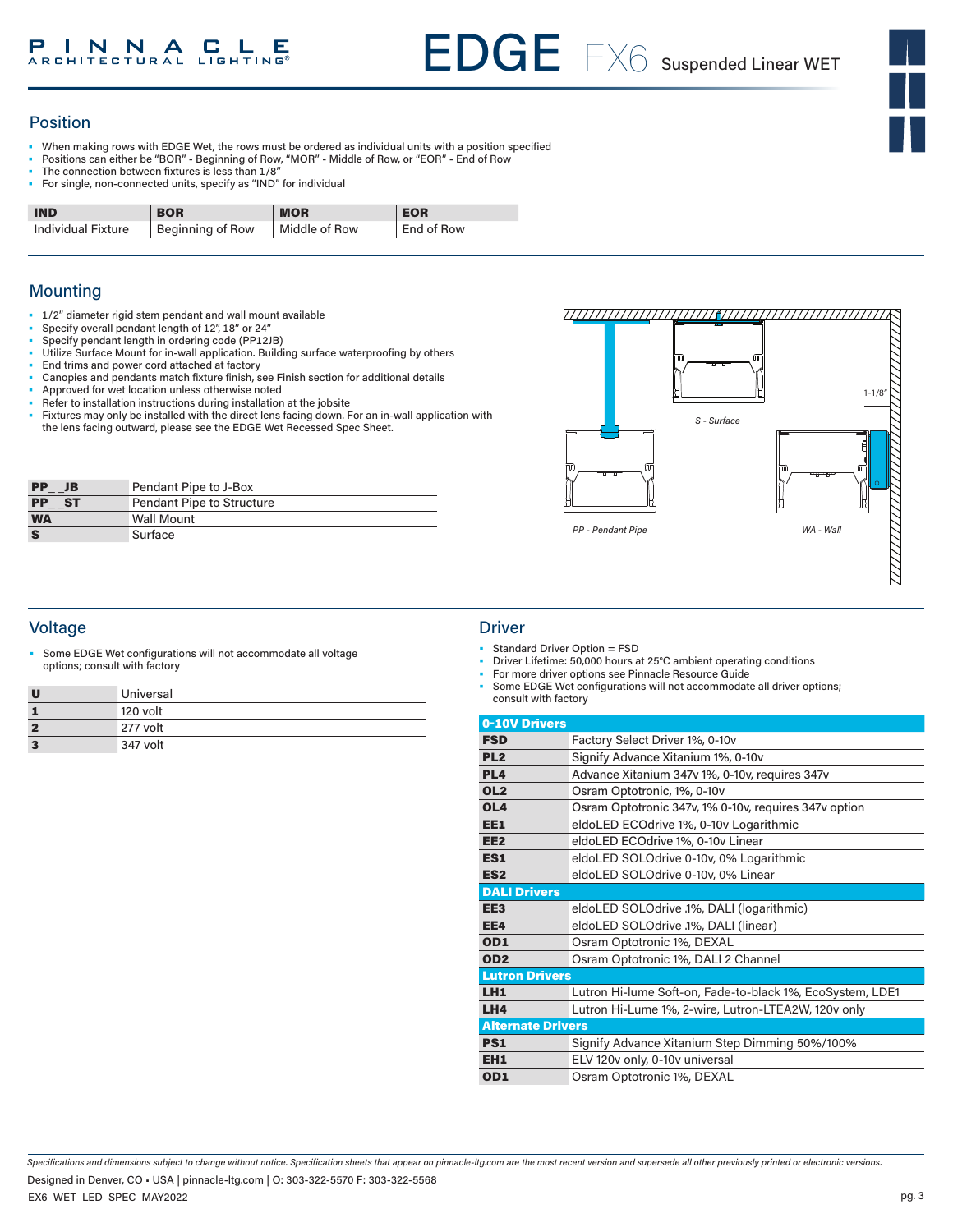## How to specify Circuiting, Battery and Emergency



Select fixture circuiting from options below

• Some EDGE WET configurations will not accommodate all circuiting options, consult with factory

### **Circuiting**

|   | Single Circuit                |
|---|-------------------------------|
| M | Multi Circuit                 |
|   | <b>Emergency Circuit only</b> |
| N | Night Light Circuit only      |

 $2 +$ 

Battery and emergency section options are available in addition to fixture circuit

- Select battery and emergency section options below; factory shop drawing required
	- Some EDGE WET configurations will not accommodate all circuiting options, consult with factory

#### **Battery and/or Emergency** *If Required*



0 No battery or specific emergency section required

#### **Battery**

- Select battery section type if required, indicate total QTY*. Example 2P*
- 90 minute battery runtime; test button is integral to fixture
- No battery option available for 2' lengths

| • Entire direct fixture housing is on battery for lengths up to 5' |  |  |
|--------------------------------------------------------------------|--|--|
|                                                                    |  |  |

- Half of direct fixture is on battery for 6', 7' or 8' housing lengths
- For more battery options available, see Pinnacle Resource Guide

| $\bf{0}$     | No Battery                                |
|--------------|-------------------------------------------|
| $\Box C$     | lota 10w Integral                         |
| <b>ILL</b>   | lota 10w Integral Lithium, Self Testing   |
| <b>IRH</b>   | lota 20w Remote                           |
| $\mathbf{P}$ | Bodine 10w Integral                       |
| <b>PLL</b>   | Bodine 10w Integral Lithium, Self Testing |
| <b>PRH</b>   | Bodine 20w Remote                         |

- For Approximate Battery Lumen Output
- Multiply battery wattage X fixture LPW shown on Lumen Table
- $\cdot$  92.3 (LPW) x 10 (watts) = 923 battery lumen output

## **Emergency**

- Select emergency section type if required, indicate total QTY. *Example 1E*
- Combine battery and emergency section ordering codes if both options
- are selected

| Factory Select ALCR, Automatic Load Control Relay |
|---------------------------------------------------|
| lota ETS DR, Emergency Lighting Control Device    |
| Bodine GTD, Emergency Lighting Control Device     |
| <b>Emergency circuit section</b>                  |
| Night Light circuit section                       |
| Life Safety circuit section NO THROUGH WIRE       |
|                                                   |

#### Combination Section Ordering Examples

- Single circuit, (1) 10w battery, (1) emergency section Ordering Code: 1-1P1E
- Multi circuit, (2) 10w battery, (2) emergency sections Ordering Code: M-2P2E
- Single circuit, (1) night light section **Ordering Code: 1-1N**
- Battery OR Emergency Ordering Examples
	- Single circuit, 10w Integral Battery **Ordering Code: 1-1P** • Emergency only, 10w Integral Battery Cordering Code: E-1P
	- Single circuit, GTD required Condering Code: 1-1G
- 

Finish

• Standard powder-coat textured white, metallic silver, textured black, graphite or bronze painted finish; consult factory for chip of standard paint finishes • Selecting a fixture finish other than white may impact lumen output; consult factory for more information

| W               | White (white pendant & canopy)              |
|-----------------|---------------------------------------------|
|                 | Metallic Silver (silver pendant & canopy)   |
| BL              | Textured Black (black pendant & canopy)     |
| <b>BR</b>       | Bronze (bronze pendant & canopy)            |
| <b>GR</b>       | Graphite (graphite pendant & canopy)        |
| $\overline{cc}$ | Custom Color (color match pendant & canopy) |

*Specifications and dimensions subject to change without notice. Specification sheets that appear on pinnacle-ltg.com are the most recent version and supersede all other previously printed or electronic versions.*

EX6\_WET\_LED\_SPEC\_MAY2022 Designed in Denver, CO • USA | pinnacle-ltg.com | O: 303-322-5570 F: 303-322-5568